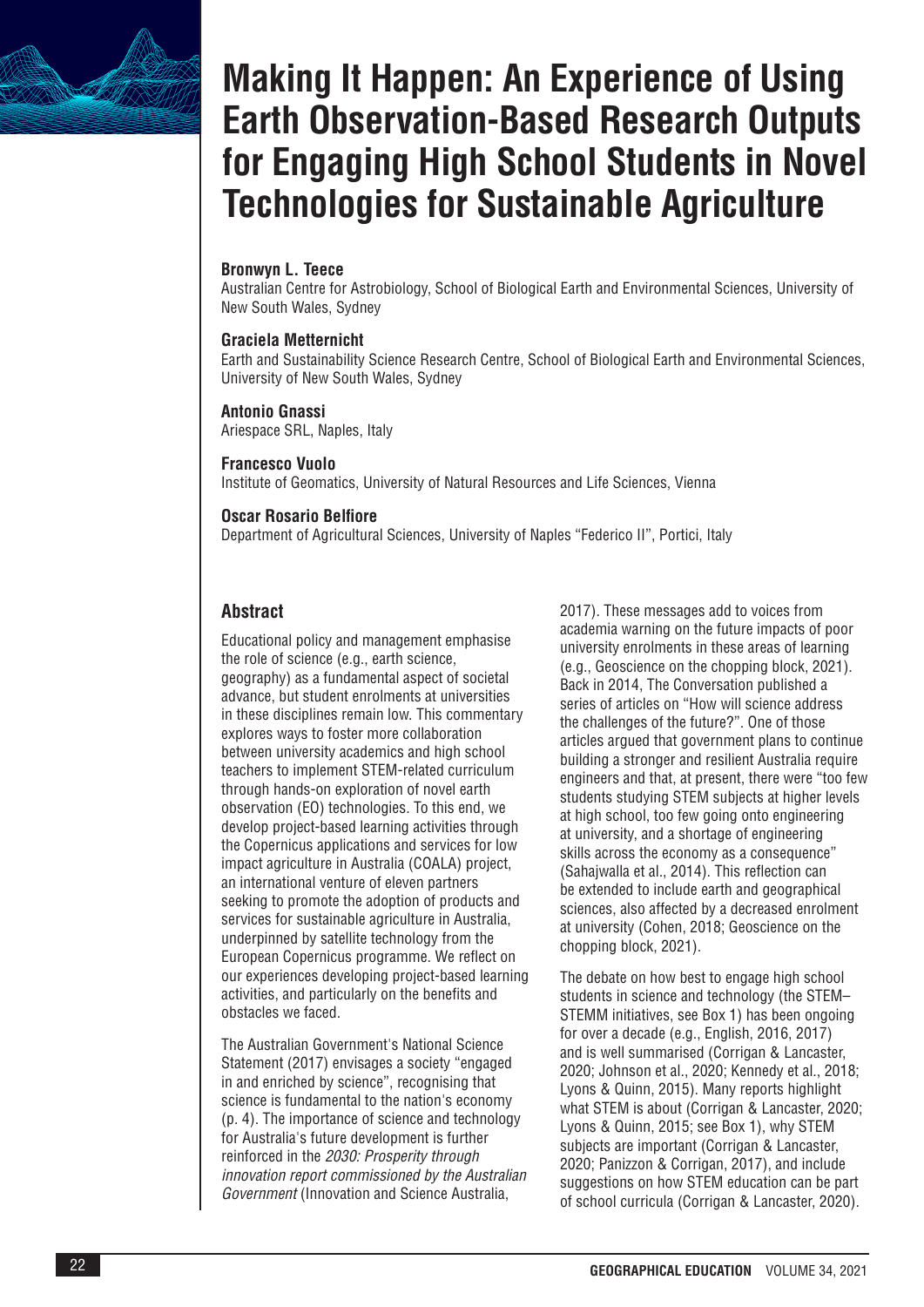## **Box 1: a brief history of STEM's evolution**

STEM education is the learning of science, technology, engineering and mathematics – and medicine, in the case of STEMM – in an interdisciplinary or integrated approach, where students gain and apply knowledge, deepen their understanding, and develop creative and critical thinking skills within an authentic context. STEM education should include inquiry and project-based learning (PBL) (Lyons, 2020; New South Wales Department of Education, 2017). The acronym STEM was introduced in 2001 by scientific administrators at the United States' National Science Foundation (NSF). The organisation previously used the acronym SMET when referring to the career fields in those disciplines or a curriculum that integrated knowledge and skills from those fields. In 2001, the NSF rearranged the words to form the STEM acronym. Since then, STEM-focused curricula have been extended to many countries beyond the United States, with programs developed in Australia, China, France, South Korea, Taiwan, and the United Kingdom (Halinger, 2019). It has been suggested that STEM merely represents individual discipline areas, though it is better described as a way of teaching that integrates each of the four areas by removing subject barriers and making links to real world learning experiences (Lowrie et. al., 2017).

However, less has been written about how to engage and *what* practices (e.g., activities, collaborations) are best to entice students to enrol in STEM subjects such as geography and geoscience; and, more to the point of this commentary, how university research can be used to support teachers with hands-on materials in high schools to promote those subjects (McLaren & Kenny, 2015).

Though arguments that universities should engage with schools are not new, these days in

Australia many collaborations between secondary and tertiary educators, in the interest to promote students' enrolment in science courses, primarily happen ad hoc, fuelled by individuals' enthusiasm and motivation, particularly in areas such as geography and geoscience and technologies (e.g., earth observation (EO) associated with them. The Australian Academy of Science's Decadal Plan for Geography, for instance, presents recommendations on how that might happen based on American experiences (see Box 2).

# **Box 2: Collaboration between universities and school geography**

The Australian Academy of Science Geography Decadal Plan (National Committee for Geographical Sciences, 2018) acknowledges the prime role that universities can play in promoting geography in schools, stating that "school geography would benefit from a renewed collaboration with university geographers, and university geography programs could also benefit if increased enrolments in the senior secondary years resulted in more students enrolling in university geography courses" (p. 87). The plan advises emulating the American Geographic Alliance model, where academics from universities work with local geography teachers associations to provide professional learning opportunities for teachers, as a way to promote collaboration between teachers and university faculty.

In this commentary, we argue that in spite of the body of knowledge reported in peer-reviewed literature, faculty and university strategies to reach out to schools and promote science, technology, and engineering still lag practical guidance. In this regard, we maintain that through engagement with high school curriculum developers, we could further use research outputs that advance disciplinary – or inter-disciplinary – knowledge to promote engagement with science and technology (which we call "double dipping"). However, the research grant writing process needs to accommodate, and budget for, funding and time to develop activities and foster collaborations with high schools. Our

argument underpins recent experiences enabled by a research project (Copernicus for Sustainable Agriculture in Australia or COALA) that promotes the adoption of satellite earth observation products and services for sustainable agriculture in Australia.

Earth observation from satellites, airborne or drone platforms has evolved over the decades. Its use has been democratised (such as in Google Maps, Google Earth), and it has made its way into high school geography and earth science textbooks and curriculum. However, as a fastevolving technology, it can be difficult for teachers to keep up-to-date with the latest application developments and, importantly, to design hands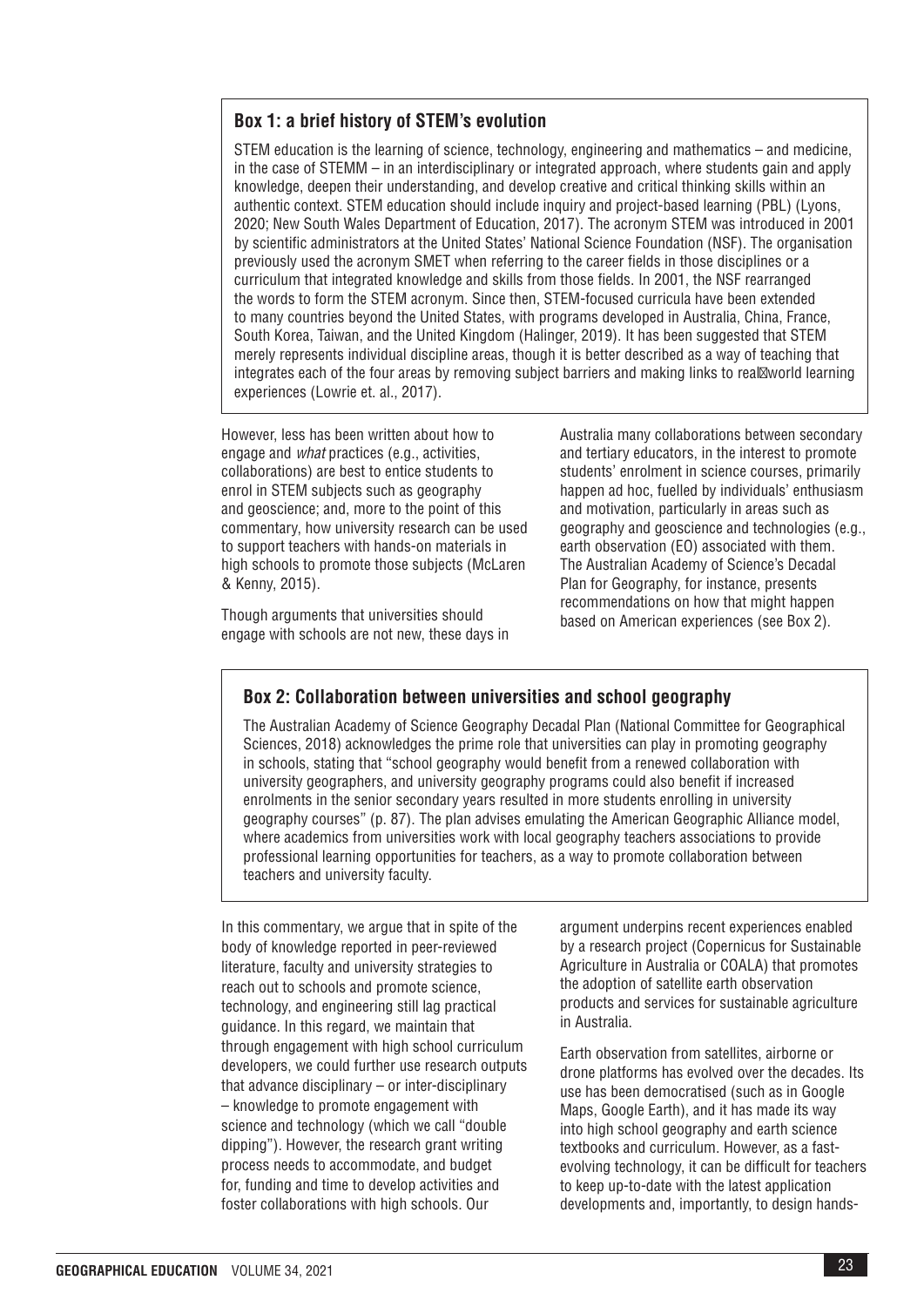on activities for the classroom. Guidelines for research funding from the European Community request a well-developed strategy for communication and dissemination of results (Metternicht et al., 2020). The current project introduced a concept of legacy that enabled us to co-design activities tailored to specific educational outcomes of the New South Wales syllabus as described hereafter.

## **Case study: The COALA project and communication of science outputs**

[The essential pillar tha](http://www.coalaproject.eu)t underpins COALA [\(www.coalaproject.eu\)](http://www.coalaproject.eu) is the Horizon 2020 program (European Commission, 2020) that promotes the use of Copernicus, the European Union earth observation and monitoring program. During the 36 months scheduled for completing this project, 11 partners, including academic institutions, small and medium enterprises in Australia and Europe, are developing mechanisms for sharing European knowledge and expertise in the field of EO-based applications for agriculture with Australian institutions. The overarching aim is to support more sustainable use of water and nutrients in the advanced agricultural systems of Australia. Water conservation is vital in Australia, an already dry continent. As climate change continues, we will face more dramatic and frequent droughts. COALA aims to provide longterm assistance for long-term issues that lie at the core of human agriculture, farming, and climate concerns. For this reason, we determined that we would not merely communicate short-term drivers but long-term scale visions. We wanted to consider what will be left behind and how this research could impact future generations.

Conditions of the grant require preparing a communication and dissemination plan adapted to various relevant target audiences (Metternicht et al., 2020). We designed a communication and dissemination plan centred around "legacy". One aspect of legacy, in this context, involves direct engagement with high school students, tailoring research outputs to engage them in the classroom with current remote sensing technologies used for on-farm management. Compelling legacy narratives are curated throughout the projects, where those involved consider the end-result and focus on moments of shared engagement and development (Khan & Fatma, 2019). The best legacies are held up by those who want success to continue by inspiring and fostering trust with stakeholders and future stakeholders (Trudeau & Shobeiri, 2016).

The need to tailor communication for legacy audiences has been established; for example, a survey by Herington et al. (2019) found that 50% of Australians perceived science as inaccessible

to the public, and they thought that the current dialogue between scientists and the public is not meaningful, and is insufficiently resourced. In a similar vein, a more focused example on knowledge about water conservation by Roseth (2006) found that while over 93% of respondents agreed that water must be carefully conserved, 20% of respondents reported that they do not know how to save water. These results show that the public is interested in science and new knowledge, which is also underexploited. The communication focus towards creating legacy is one of the ways COALA plans to transfer knowledge.

# **Collaboration for implementation of earth observation technologies in support of teaching about sustainable development: co-creation of projectbased learning materials.The COALA demo**

The New South Wales Agricultural curriculum (New South Wales Education Standards Authority, 2019) aims to help students understand what – and how – technology could support them in their future as farmers. However, teachers often lack time, being stretched thin to keep up to date with the latest technology of a rapidly evolving field. The COALA project communication team contacted a curriculum developer in the New South Wales Department of Education to ascertain the curriculum requirements for high school students in the area of Agricultural Technology and to co-create authentic activities for the students, aligned with expected outcomes of Stages 5 (years 9 and 10, see Box 3).

We jointly developed an interactive activity that required students to use a demo of our platform to investigate the application of satellite data to agriculture, using the newest satellites of the European Space Agency. These data are open access for Australian businesses, including the farming sector. Students used the tools and research data from our earth observation digital activity (Copernicus for Sustainable Agriculture in Australia, 2021) in a series of engagements directed to help them answer questions related to Stage 5 learning objectives. The expected learning outcomes focused on collecting and analysing agricultural data and communicating results using various technologies.

In developing these class lessons (Copernicus for Sustainable Agriculture in Australia, 2021), a few issues became apparent which structure the discussion and reflections that follow hereafter.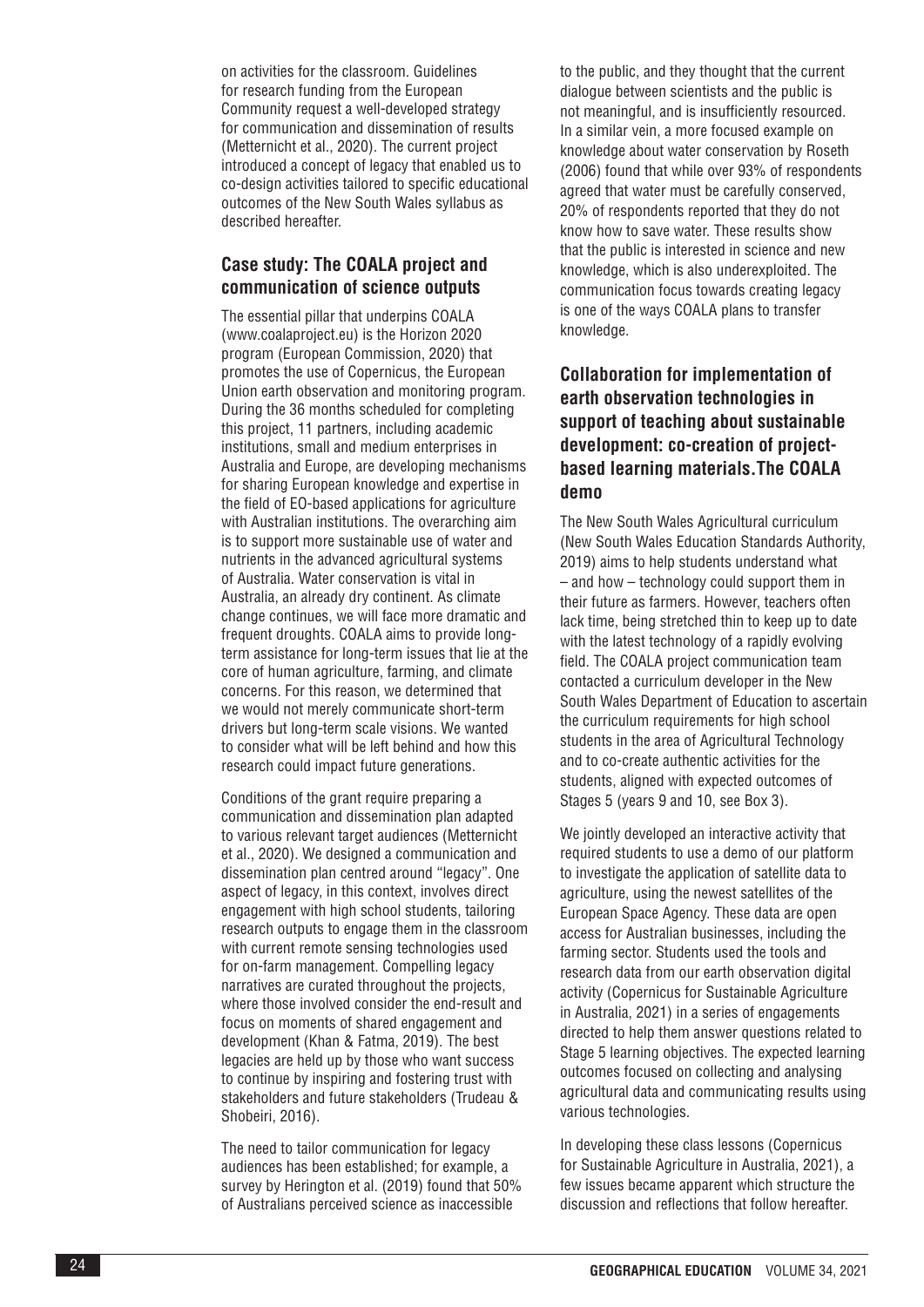# **Box 3: Expected outcomes of Stage 5 Agricultural Technology of the New South Wales curriculum.**

- AG5-2 explains the interactions within and between agricultural enterprises and systems
- AG5-4 investigates and implements responsible production systems for plant and animal enterprises
- AG5-6 explains and evaluates the impact of management decisions on plant production enterprises
- AG5-12 collects and analyses agricultural data and communicates results using a range of technologies.

(New South Wales Education Standards Authority, 2019)

## **Lessons learned and reflections**

## *Researchers of STEM disciplines often lack the time to develop resources tailored to school students*

Dissemination of research outputs that focuses exclusively on academia as beneficiaries, often forgets to direct resources in terms of time and finance to promote technologies and emerging research to the public. In grant applications, publicly funded researchers (e.g., Australian Research Council and other Category 1 grants) often need to articulate the national benefits (social, economic and environmental) expected to be delivered from the research project. Typically, outputs associated with national benefit relate to advancing knowledge or enhancing understanding of the discipline. National benefit tends to be measured by metrics such as the number of publications in peer-reviewed journals of high impact factor, and restricted to developing academic potential or publishing in academic journals. Nevertheless, our nation benefits when we strengthen the links between universities and high school students. These links are essential when STEM subjects, such as earth science or geography, have been slashed in response to university restructuring (Geoscience on the chopping block, 2021; Selway, 2021).

In our experience with this project, we found that it is not standard for projects to consider legacy as a key aspect of communication and dissemination. PBL allows students to engage in authentic activities with driving questions using technologies to demonstrate their understanding (Hasni et al., 2016; Thomas, 2000). By providing our platform for use and working with curriculum developers, we helped to design a PBL lesson for the classroom. When PBL is implemented well it can benefit students in helping them develop increased understanding and knowledge application. A key factor in how well these PBL activities are implemented is "academic rigor", which should allow students to improve their higher order thinking skills while being aligned to content and curriculum, and give students

the opportunity to reflect on and revise thinking (Boston & Wolf, 2006; Edmunds et al., 2017). The rigour of these activities was improved by working together, since we could provide the platform and the specialist expertise while the curriculum developer provided both pedagogical and curricular expertise.

## *Models of engagement are insufficient*

While university management and professional associations raise concerns about low enrolments in STEM subjects, not much thinking and action have been devoted to exploring and articulating pathways for how university research, supported by public funding, can provide as part of its outputs, materials to support teachers in the implementation of curriculum related to STEM subjects in high schools. When academics do reach out to schools, it is often limited to delivering lectures or talks (Cridge & Cridge, 2015). This lack of engagement can partly relate to a vague reward system for academia to engage in service to the community – high school teachers in this case. Furthermore, teachers, eager to have hands-on activities for their students arising from the latest research at universities, often lack proper channels to contact university researchers. In the case of the COALA project, serendipity (e.g., informal networks, chance talks with staff of the New South Wales Department of Education) led to the collaboration with high schools.

Although service is one of the three pillars of scholarship (with teaching and research), the Global University Network for Innovation found that young academics in some universities are "discouraged from following an engaged scholarship career pathway"(Hall, 2014, p. 308). More to the point, Vuong et al. (2017) mention that many higher education institutions in the United States are criticised for emphasising the importance of collaboration between university scholars and local communities to address economic or social challenges. That situation extends to Australia, as the Productivity Commission (2017) acknowledges the need for "more closely aligning the interests of universities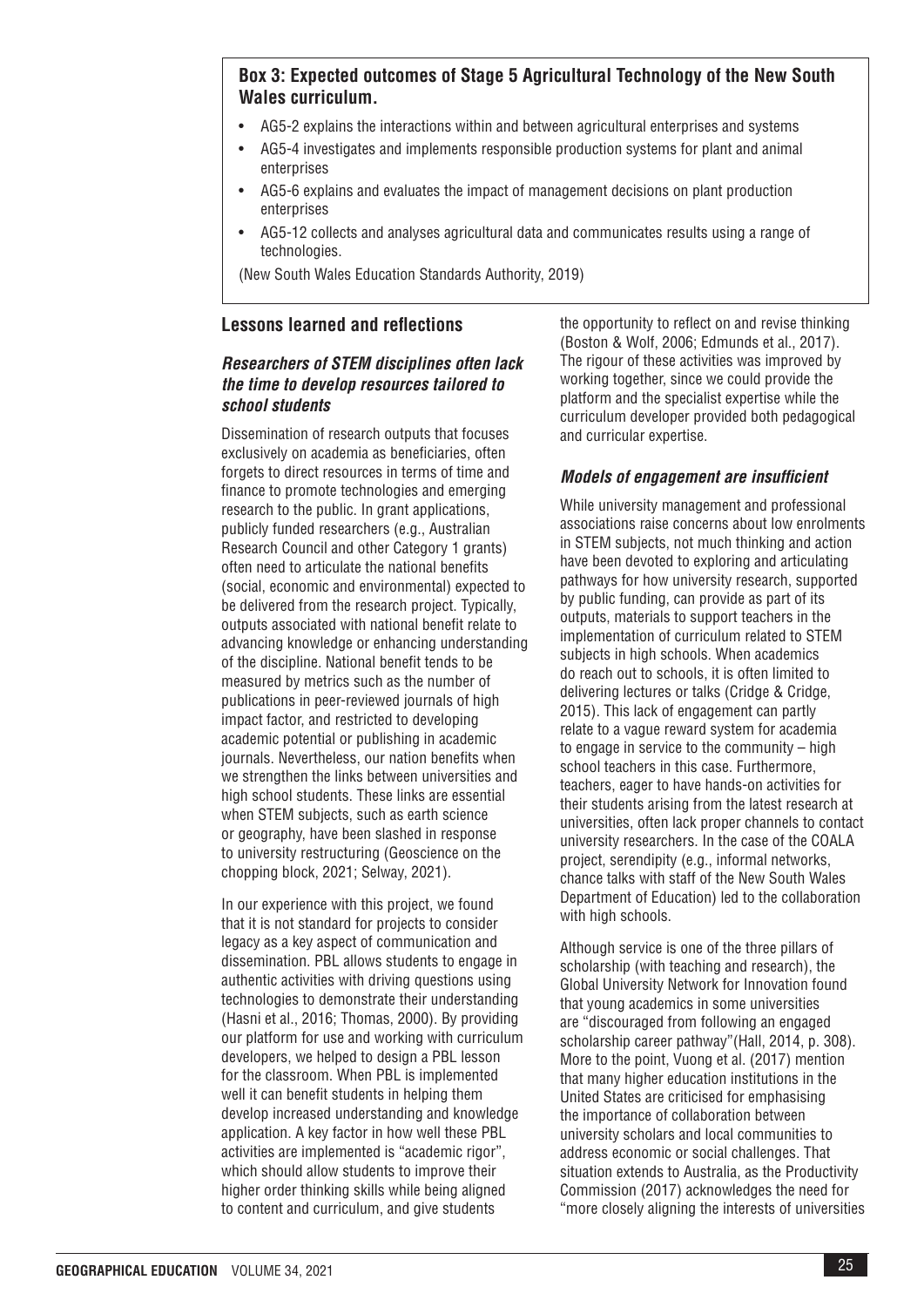with those of the people they serve – students and taxpayers – could be one mechanism to drive improvements in student outcomes" (p. 27).

With funding bodies adopting more specific rules on communication and dissemination of research outputs, entry points for better articulation and translation of research results to hands-on activity in support of teaching in high schools may open. In the case of the COALA project, the European Commission Horizon 2020 scheme funding states that "project beneficiaries must promote the action and its results, by providing targeted information to multiple audiences (including the media and the public), in a strategic and effective manner and possibly engaging in a two-way exchange" (European Commission, 2017). These evolving requirements by funders to demonstrate broader research impacts has elucidated barriers and incentives (financial and non-financial) for academic faculty to engage in knowledge translation and research utilisation (Jessani et al., 2020).

#### *Professional learning opportunities for teachers: bridging the gap*

Teachers must be STEM literate and confident to teach competently and bring a real-world application of expertise to the classroom (Ledbetter, 2012). We propose that, if university researchers work with teachers to help develop demos and tutorials ready for the classroom and demands of the curriculum, as suggested by the National Committee for Geographical Sciences (2018), more applied science could end up in classrooms (Hennah, 2019), which may increase enrolments, particularly for regional and remote schools.

Several examples of formal opportunities for researchers to work with schools have arisen recently in Australia; for example,the Commonwealth Scientific and Industrial Research Organisation (CSIRO) is working with researchers to partner mentors into schools to provide visits and help years 9 and 10 students connect with researchers (CSIRO, n.d.-a). Some students can likewise get into universities to work with researchers doing research projects for their science extension projects (University of New South Wales Science, 2021). CSIRO is also working to help teachers work with researchers and stay up-to-date with their STEM Professionals in Schools program which matches teachers and STEM professionals to help increase knowledge and confidence in STEM (CSIRO, n.d.-b). Research into programs like these show greater scientific literacy for students, a higher likelihood of engaging with interest in STEM, and for teachers to increase their confidence (Forbes & Skamp, 2012). It is not only the students and

teachers who benefit, as the STEM professionals often report increased enjoyment and passion (Tytler et al., 2009). The curriculum developer we worked with sought out STEM professionals to develop the curriculum, but our connection was ad hoc, through personal networks, not a professional program.

## **Concluding remarks**

That universities should engage more with schools has been highlighted in previous research. Through this commentary, we present a narrative experience and reflections that align with recent reports and research calling for re-evaluation of incentives and modes of engagement for enhancing faculty engagement with high school educators, (Jessani et al., 2020; Productivity Commission, 2017; Vuong et al., 2017), as one way to foster more STEM enrolments at universities.

As the face of university education is changing (Kinash et al., 2021; Matthews, 2021), a unique opportunity opens for extending those winds of change to university outreach activities to schools (McLaren & Kenny, 2015). We should re-assess incentives and barriers for university researchers to engage with STEM teachers and support quality science teaching – an essential component in sustaining the scientific interest of schoolchildren (Cridge & Cridge, 2015).

We need to get new scientific research into high school curricula to learn and benefit from current research and technologies. Practical engagement is critical with practical sciences like agricultural technology. By granting access to current university research on fundamental sciences, we present a unique learning opportunity for the next generation of agriculturalists. Collaborating with high school teachers is one way to develop students' scientific literacy and bring research directly into schools. Incentives from universities (and research granting bodies) on "expected outcomes" of projects should include – and recognise – time spent to develop research findings into the curriculum of high schools. This kind of dissemination helps democratise research findings beyond the academic ivory towers and journal paywalls.

# **Acknowledgements**

We thank Samantha Jarret for working with us to develop these educational resources. This project has received funding from the European Union's Horizon 2020 research and innovation programme under grant agreement No. 870518. BLT would like to acknowledge the Bedegal people, the traditional custodians of the land on which she works.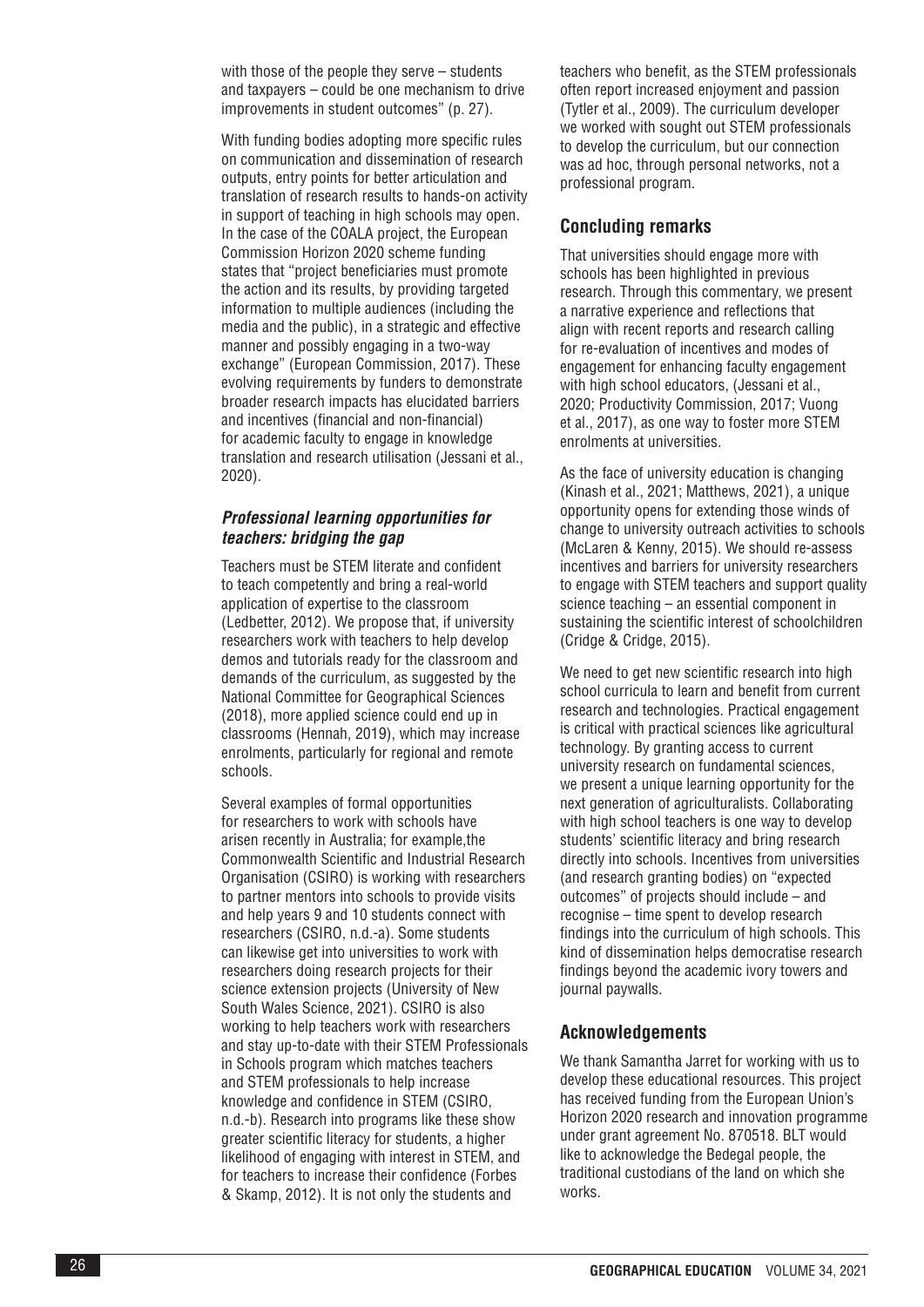### **References**

- Australian Government. (2017). *National science statement.* [https://publications.industry.gov.au/](https://publications.industry.gov.au/publications/nationalsciencestatement/index.html) [publications/nationalsciencestatement/index.](https://publications.industry.gov.au/publications/nationalsciencestatement/index.html) [html](https://publications.industry.gov.au/publications/nationalsciencestatement/index.html)
- Boston, M., & Wolf, M. K. (2006). *Assessing academic rigor in mathematics instruction: The development of the Instructional Quality Assessment Toolkit.* CSE Technical Report 672. National Center for Research on Evaluation, Standards, and Student Testing (CRESST).
- Cohen, D. R. (2018). *Australian Geoscience Tertiary Education Profile 2017*. Australian Geoscience Council. [https://www.agc.org.au/resources/](https://www.agc.org.au/resources/reports/australian-geoscience-council-report/) [reports/australian-geoscience-council-report/](https://www.agc.org.au/resources/reports/australian-geoscience-council-report/)
- Copernicus for Sustainable Agriculture in Australia. (2021). *COALA Project for Schools*. [https://](https://www.coalaproject.eu/resources/coala-project-for-schools/) [www.coalaproject.eu/resources/coala-project](https://www.coalaproject.eu/resources/coala-project-for-schools/)[for-schools/](https://www.coalaproject.eu/resources/coala-project-for-schools/)
- Corrigan, D., & Lancaster, G. (2020). Science and STEM education. In A. Fitzgerald & D. Corrigan (Eds.), *Science education for Australian students,* (pp. 302–319). Routledge.
- Cridge, B., & Cridge, A. (2015). Evaluating how universities engage school students with science: A model based on the analysis of the literature. *Australian Universities' Review, 57*(1), 34–44.
- Commonwealth Scientific and Industrial Research Organisation. (n.d.-a). *About STEM Community Partnerships Program.* [https://www.csiro.au/](https://www.csiro.au/en/education/programs/generation-stem/about-stemcpp) [en/education/programs/generation-stem/about](https://www.csiro.au/en/education/programs/generation-stem/about-stemcpp)[stemcpp](https://www.csiro.au/en/education/programs/generation-stem/about-stemcpp)
- Commonwealth Scientific and Industrial Research Organisation. (n.d.-b). *STEM Professionals in Schools.* [https://www.csiro.au/en/education/](https://www.csiro.au/en/education/programs/stem-professionals-in-schools) [programs/stem-professionals-in-schools](https://www.csiro.au/en/education/programs/stem-professionals-in-schools)
- Edmunds, J., Arshavsky, N., Glennie, E., Charles, K., & Rice, O. (2017). The relationship between project-based learning and rigor in STEMfocused high schools. *Interdisciplinary Journal of Problem-Based Learning, 11*(1). [https://doi.](https://doi.org/10.7771/1541-5015.1618) [org/10.7771/1541-5015.1618](https://doi.org/10.7771/1541-5015.1618)
- English, L. D. (2016). STEM education K-12: Perspectives on integration. *International Journal of STEM education, 3*(1), 1–8.
- English, L. D. (2017). Advancing elementary and middle school STEM education. *International Journal of Science and Mathematics Education, 15*(1), 5–24.
- European Commission. (2017). *Mono-Beneficiary General Model Grant Agreement. Funding Agreement Model.* [https://ec.europa.eu/](https://ec.europa.eu/research/participants/data/ref/h2020/mga/gga/h2020-mga-gga-mono_en.pdf#page=72
) [research/participants/data/ref/h2020/mga/gga/](https://ec.europa.eu/research/participants/data/ref/h2020/mga/gga/h2020-mga-gga-mono_en.pdf#page=72
) [h2020-mga-gga-mono\\_en.pdf#page=72](https://ec.europa.eu/research/participants/data/ref/h2020/mga/gga/h2020-mga-gga-mono_en.pdf#page=72
)
- European Commission. (2020). *Horizon 2020. Space*. [https://ec.europa.eu/](https://ec.europa.eu/programmes/horizon2020/en/h2020-section/space#:~:text=Building%20on%20the%20successes%20of%20the%20Seventh%20Framework,space%20data%20for%20scientific%2C%20public%2C%20or%20commercial%20purposes) [programmes/horizon2020/en/h2020-section/](https://ec.europa.eu/programmes/horizon2020/en/h2020-section/space#:~:text=Building%20on%20the%20successes%20of%20the%20Seventh%20Framework,space%20data%20for%20scientific%2C%20public%2C%20or%20commercial%20purposes) [space#:~:text=Building%20on%20the%20](https://ec.europa.eu/programmes/horizon2020/en/h2020-section/space#:~:text=Building%20on%20the%20successes%20of%20the%20Seventh%20Framework,space%20data%20for%20scientific%2C%20public%2C%20or%20commercial%20purposes) [successes%20of%20the%20Seventh%20](https://ec.europa.eu/programmes/horizon2020/en/h2020-section/space#:~:text=Building%20on%20the%20successes%20of%20the%20Seventh%20Framework,space%20data%20for%20scientific%2C%20public%2C%20or%20commercial%20purposes) [Framework,space%20data%20for%20](https://ec.europa.eu/programmes/horizon2020/en/h2020-section/space#:~:text=Building%20on%20the%20successes%20of%20the%20Seventh%20Framework,space%20data%20for%20scientific%2C%20public%2C%20or%20commercial%20purposes) [scientific%2C%20public%2C%20or%20](https://ec.europa.eu/programmes/horizon2020/en/h2020-section/space#:~:text=Building%20on%20the%20successes%20of%20the%20Seventh%20Framework,space%20data%20for%20scientific%2C%20public%2C%20or%20commercial%20purposes) [commercial%20purposes](https://ec.europa.eu/programmes/horizon2020/en/h2020-section/space#:~:text=Building%20on%20the%20successes%20of%20the%20Seventh%20Framework,space%20data%20for%20scientific%2C%20public%2C%20or%20commercial%20purposes)
- Forbes, A., & Skamp, K. (2012). Knowing and learning about science in primary school "Communities of Science Practice": The views of participating scientists in the *MyScien ceinitiative. Research in Science Education, 43*(3), 1005–1028. [https://doi.org/10.1007/](https://doi.org/10.1007/s11165-012-9295-0) [s11165-012-9295-0](https://doi.org/10.1007/s11165-012-9295-0)
- Geoscience on the chopping block [Editorial]. (2021). *Nature Reviews Earth & Environment, 2*(9), 587–587. [https://doi.org/10.1038/s43017-](https://doi.org/10.1038/s43017-021-00216-1) [021-00216-1](https://doi.org/10.1038/s43017-021-00216-1)
- Halinger, J. (2019). *STEM education curriculum.* [https://www.britannica.com/topic/STEM](https://www.britannica.com/topic/STEM-education)[education](https://www.britannica.com/topic/STEM-education)
- Hall, B., Escrigas, C., Tandon, R., & Granados Sanchez, J. (2014). Transformative knowledge to drive social change: Visions for the future. In E. Escrigas, J. Granados Sanchez, B. L. Hall, R. Tandon, G Puig, & M. Forms (Eds.), *Higher education in the world 5: Knowledge, engagement and higher education: Contributing to social change.* Palgrave Macmillan. eprints. gla.ac.uk/100313
- Hasni, A., Bousadra, F., Belletête, V., Benabdallah, A., Nicole, M.-C., & Dumais, N. (2016). Trends in research on project-based science and technology teaching and learning at K–12 levels: a systematic review. *Studies in Science education, 52*(2), 199–231.
- Hennah, N. (2019). A novel practical pedagogy for terminal assessment. *Chemistry Education Research and Practice*, *20*(1), 95–106. [https://](https://doi.org/10.1039/c8rp00186c
) [doi.org/10.1039/c8rp00186c](https://doi.org/10.1039/c8rp00186c
)
- Herington, M., Coates, R., & Lacey, J. (2019). *The science-society relationship in Australia: toward responsible innovation – Survey of scientists, researchers and other professionals in the Australian research and innovation system.*  CSIRO.
- Innovation and Science Australia. (2017). *Australia 2030: prosperity through innovation.* [https://](https://www.industry.gov.au/sites/default/files/May%202018/document/pdf/australia-2030-prosperity-through-innovation-full-report.pdf?acsf_files_redirect) [www.industry.gov.au/sites/default/files/May%20](https://www.industry.gov.au/sites/default/files/May%202018/document/pdf/australia-2030-prosperity-through-innovation-full-report.pdf?acsf_files_redirect) [2018/document/pdf/australia-2030-prosperity](https://www.industry.gov.au/sites/default/files/May%202018/document/pdf/australia-2030-prosperity-through-innovation-full-report.pdf?acsf_files_redirect)[through-innovation-full-report.pdf?acsf\\_files\\_](https://www.industry.gov.au/sites/default/files/May%202018/document/pdf/australia-2030-prosperity-through-innovation-full-report.pdf?acsf_files_redirect) [redirect](https://www.industry.gov.au/sites/default/files/May%202018/document/pdf/australia-2030-prosperity-through-innovation-full-report.pdf?acsf_files_redirect)
- Jessani, N. S., Valmeekanathan, A., Babcock, C. M., & Ling, B. (2020). Academic incentives for enhancing faculty engagement with decisionmakers – considerations and recommendations